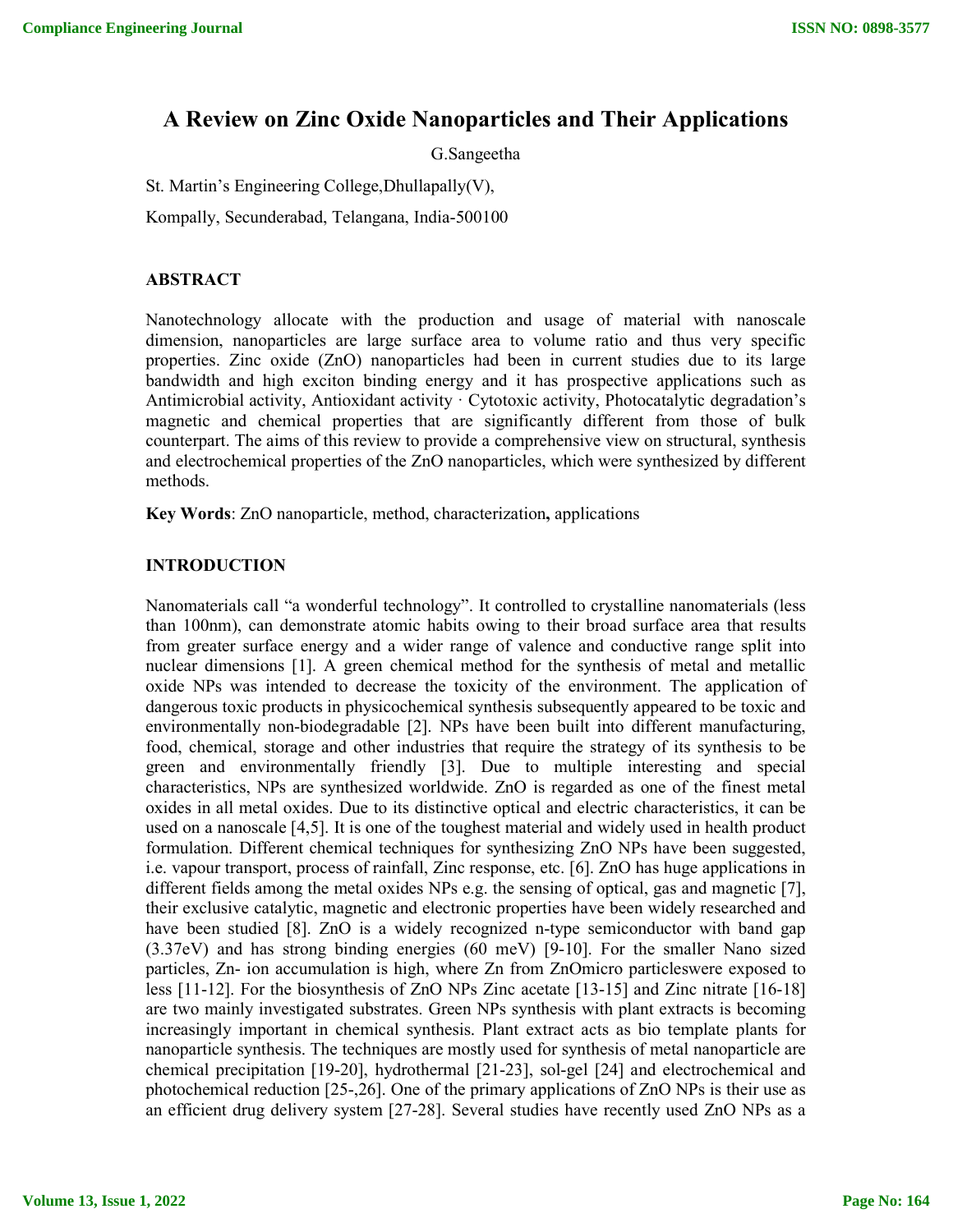drug delivery mechanism in multiple diseases. It has been shown that this nanoparticle can target certain drugs to different cells and tissues. In the packaging of foodstuffs, ZnO NPs have been used and several matrices and techniques have been reported for integrating ZnO in these matrices and are included in the packaging system, without interference with the food-protective effects [29]. Nanoparticles biosynthesis is a method used for the synthesis of biomedical nanoparticles applications. This is a competitive, healthy, environmentally friendly and renewable solution[30]. Green synthesis includes fungal, algae and bacterial synthesis. These synthesized NPs demonstrate increased catalytic activity and restrict the application of costly and toxic chemicals.

#### **Experimental and computational details**

| S.<br>${\bf N}$         | <b>ME</b><br><b>TA</b> | SI<br>ZE                               | <b>SHAPE</b>           | <b>METHODS</b>  | <b>CHARCAT</b><br>E                                                  | <b>APPLIC</b><br><b>ATION</b>                                                             | <b>REFERENCE</b>                                            |
|-------------------------|------------------------|----------------------------------------|------------------------|-----------------|----------------------------------------------------------------------|-------------------------------------------------------------------------------------------|-------------------------------------------------------------|
| $\mathcal{O}$           | L                      |                                        |                        |                 | <b>RIZATION</b>                                                      |                                                                                           |                                                             |
| $\mathbf{1}$            | $\overline{ZN}$        | $0.452\mu$<br>m                        | Rod-<br>shape          | Green synthesis | EDX,<br>XRD,<br>FTIR, SEM                                            | Antibacterial<br>activity                                                                 | NurulIzwanieRa<br>sli<br>Et al $(2020)^{31}$                |
| $\overline{2}$          | ZN                     | $15$ to<br>$50 \text{ nm}$             | Spherical<br>shape     | Green synthesis | FTIR,<br>XRD,<br>SEM, and<br>TEM, UV-<br>Visible<br>spectroscop<br>y | Antibacterial<br>Activity                                                                 | <b>Basheer Ahmed</b><br>Fahimmunisha<br>et al $(2020)^{32}$ |
| $\overline{\mathbf{3}}$ | ZN                     | 30.34<br>nm                            | Spherical<br>shape     | Green synthesis | UV, FTIR,<br>PSA, XRD,<br>XPS, and<br><b>TEM</b>                     | anti-biofilm<br>activity                                                                  | K.<br>Saravanakumar<br>et al $(2020)^{33}$                  |
| 4                       | ZN                     | 32-40<br>nm                            | Spherical<br>shape     | Bio-synthesized | SEM with<br>EDAX,<br>TEM, UV-<br>Vis, FTIR,<br>PL                    | Antimicrobial<br>activity<br>, anti-cancer<br>activity, Photocataly<br>tic<br>Degradation | M.Nilavukkaras<br>i et al $(2020)^{34}$                     |
| 5                       | ZN                     | 5 to 18<br>nm                          | Spherical<br>shape     | Green synthesis | FTIR, TEM<br>SEM, XRD                                                | antibacterialactivity                                                                     | A.M.<br>Awwad et al<br>$(2020)^{35}$                        |
| 6                       | $\overline{ZN}$        | 40 nm                                  | Spherical<br>shape     | Green synthesis | UV-<br>Visible<br>spectroscop<br>y EDX,<br>XRD,<br>FTIR, SEM         | antibacterial<br>activity, anticancer<br>activity                                         | K.Shreema et al<br>$(2020)^{36}$                            |
| 7                       | $\overline{ZN}$        | $52 - 70$<br>nm                        | Spherical<br>shape     | Green synthesis | FTIR,<br>SEM,<br>TEM, UV-<br>Visible<br>spectroscop<br>У             | antifungal activity                                                                       | Hilal Ahmad<br>Et al $(2020)^{37}$                          |
| 8                       | ZN                     | $\overline{40}$ and<br>$50 \text{ nm}$ | Hexagon<br>al<br>shape | Biosynthesized  | PXRD,<br>EDX,<br>TEM, UV-                                            | antifungal activity                                                                       | Abdolhossien<br>Miri et al<br>$(2020)^{38}$                 |

#### **TABLE**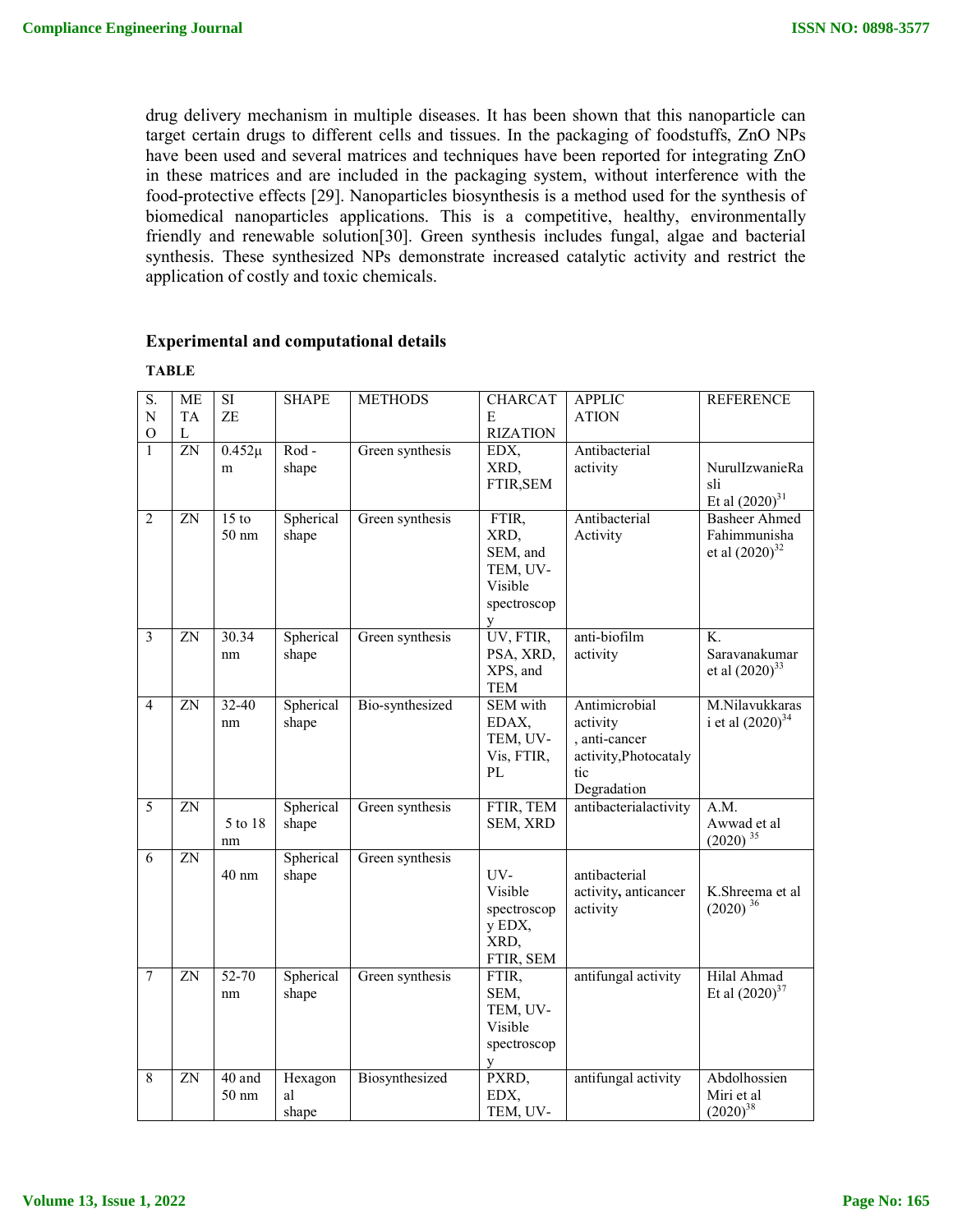|    |    |                         |                                            |                        | Visible                                                                                         |                                                   |                                                                 |
|----|----|-------------------------|--------------------------------------------|------------------------|-------------------------------------------------------------------------------------------------|---------------------------------------------------|-----------------------------------------------------------------|
|    |    |                         |                                            |                        | spectroscop<br>y FESEM                                                                          |                                                   |                                                                 |
| 9  | ZN | $36 \text{ nm}$         | Rod<br>shape                               | Biosynthesis           | UV-<br>Visible<br>spectroscop<br>y, XRD,                                                        | Antimicrobial<br>activity                         | Dina E.El-<br>Ghwas et al<br>$(2020)^{39}$                      |
|    |    |                         |                                            |                        | TEM                                                                                             |                                                   |                                                                 |
| 10 | ZN | $35$ and<br>129 nm      | round-<br>shaped                           | Green synthesis        | UV-<br>Visible<br>spectroscop<br>y, FTIR,<br>XRD and<br>AFM                                     | Antifungal activity                               | Teles Souza<br>JM et al<br>$(2019)^{40}$                        |
| 11 | ZN | 60-80<br>nm             | Spherical<br>shape                         | Green synthesis        | UV-<br>Visible<br>spectroscop<br>y XRD,<br>SEM and<br>EDAX,<br><b>FTIR</b><br>spectroscop<br>y. | Antibacterial<br>Activity                         | Agarwal Happy<br>et al $(2019)^{41}$                            |
| 12 | ZN | $50 \text{ nm}$         | Spherical<br>shape                         | Green synthesis        | SEM,<br>TEM,<br>FTIR,<br>XRD, UV-<br>Visible<br>spectroscop<br>y                                | Antimicrobial<br>activity                         | Cui-Ping Gong<br>et al $(2019)^{42}$                            |
| 13 | ZN | $20 - 40$<br>nm         | Spherical<br>shape                         | Green synthesis        | FTIR, TEM<br>FESEM,<br><b>XRD</b>                                                               | Anti-angiogenesis;<br>anti-inflammatory           | GhasemRahimi<br>Kalateh Shah<br>Mohammed et<br>al $(2019)^{43}$ |
| 14 | ZN | $30 - 57$<br>nm         | Hexagon<br>al shape                        | Green synthesis        | <i>FESEM,</i><br>EDX, XRD,<br>UV-<br>Visible<br>spectroscop<br>y                                | antibacteriaactivity                              | Raja Adibah<br>Raja Ahmad Et<br>al (2019) <sup>44</sup>         |
| 15 | ZN | $50.6$ to<br>61.7<br>nm | Spherical<br>shape                         | microwave-<br>assisted | FESEM,<br>FTIR, XRD                                                                             | antibacteriaactivity                              | Nurulamira<br>Ahmad<br>Yusof et al<br>$(2019)^{45}$             |
| 16 | ZN | 80.1 to<br>90 nm        | rod-like<br>shaped                         | Sonochemicalmeth<br>od | TEM,<br>XRD,<br>FTIR, SEM                                                                       | Antibacteriaactivity                              | Roberta C et al<br>$(2019)$ <sup>46</sup>                       |
| 17 | ZN | 12.63<br>nm             | Spherical<br>shape                         | Green synthesis        | XRD,<br>TEM, SEM                                                                                | antibacterial<br>activity, anticancer<br>activity | S.Shahid et al<br>$(2019)^{47}$                                 |
| 18 | ZN | $24 \text{ nm}$         | Spherical<br>shape<br>hexagona<br>l shaped | Green synthesis        | UV-<br>Visible<br>spectroscop<br>y FTIR,<br>XRD<br>SEM,EDA<br>X, TEM                            | Biocompatibility<br>anti-inflammatory             | H. Agarwal et al<br>$(2019)^{48}$                               |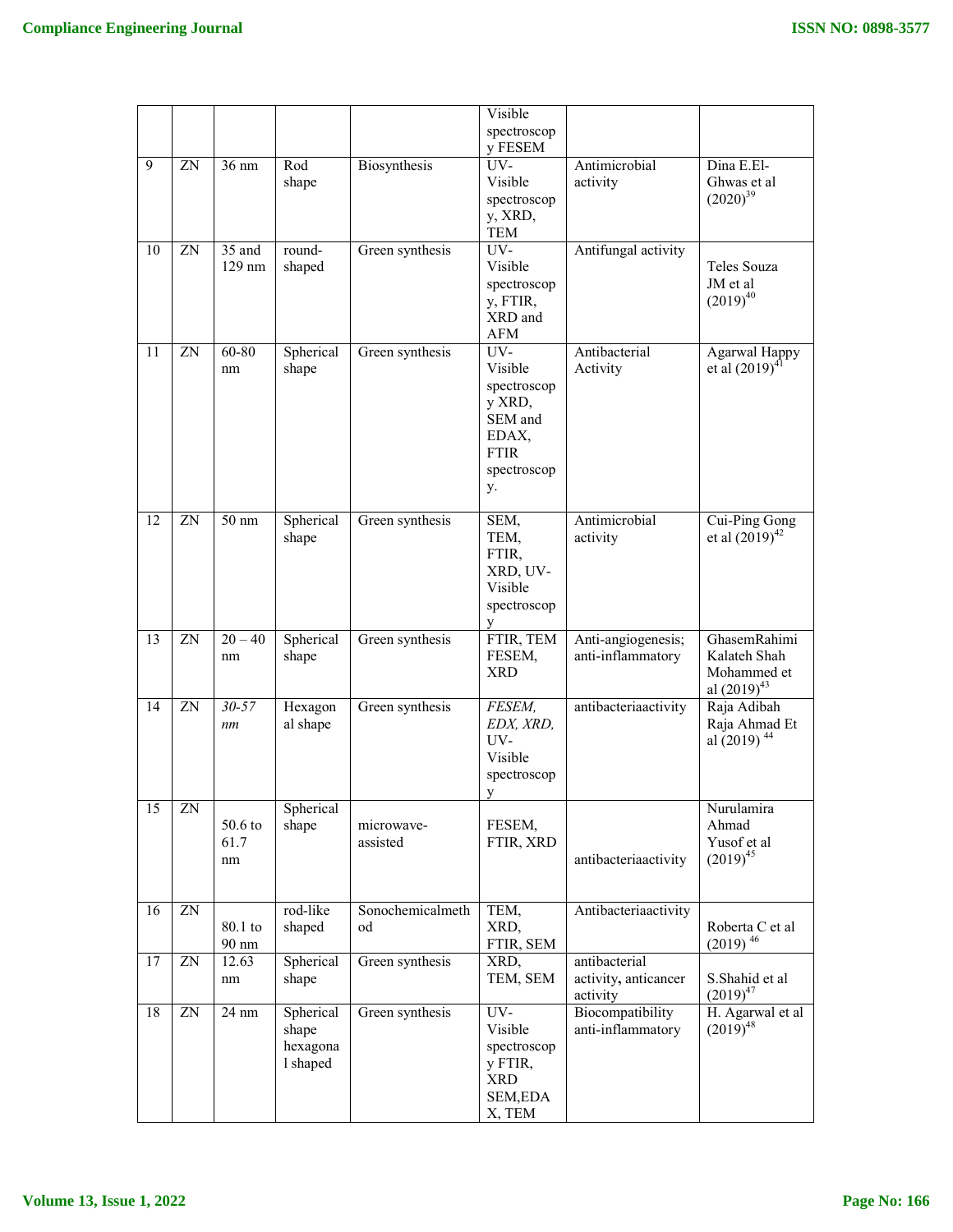| 19 | ZN | $25 \text{ nm}$               | Spherical<br>shape              | Green synthesis | FTIR,<br>XRD,<br>SEM,<br>TEM, UV-<br>Visible<br>spectroscop<br>y                     | Antimicrobial<br>activity,<br>Antioxidant                                  | Ashraf<br>Ahmadi<br>Shadmehris<br>et al $(2019)^{49}$ |
|----|----|-------------------------------|---------------------------------|-----------------|--------------------------------------------------------------------------------------|----------------------------------------------------------------------------|-------------------------------------------------------|
| 20 | ZN | 66.25<br>nm                   | Irregular<br>Spherical<br>shape | Biosynthesis    | FTIR,<br>XRD,<br>SEM,<br>TEM, UV-<br>Visible<br>Spectrosco<br>pу                     | Antimicrobial<br>activity,<br>Antioxidant,<br>cytotoxic activity           | Huzaifa Umar et<br>al $(2019)^{50}$                   |
| 21 | ZN | 20-130<br>nm                  | Rod<br>shaped                   | Green synthesis | XRD, FE-<br>SEM,<br>EDX, FTIR                                                        | Antibacterial<br>agents<br>Antioxidant<br>activity · cytotoxic<br>activity | DevarajBharathi<br>et al $(2019)^{51}$                |
| 22 | ZN | $20 \text{ nm}$               | Spherical<br>shape              | Green synthesis | UV-<br>Visible<br>spectroscop<br>$\mathbf{y}$<br>SEM, TEM,<br>FTIR,<br>XRD,          | Antimicrobial<br>activity                                                  | D. Wang et al<br>$(2018)^{52}$                        |
| 23 | ZN | 50 <sub>to</sub><br>500<br>nm | Pseudo<br>spherical             | Green synthesis | UV-<br>Visible<br>spectroscop<br>у,<br>XRD, TEM<br><b>FTIR</b>                       | Antimicrobial<br>activity                                                  | Manjaribarsainy<br>a et al $(2018)^{53}$              |
| 24 | ZN | $10$ to<br>$90 \text{ nm}$    | rectangul<br>ar shape           | Green synthesis | $UV-$<br>Visible<br>spectroscop<br>y<br>XRD, XPS,<br>SPR,<br>FESEM.<br><b>EDAXSS</b> | Antimicrobial<br>activity,                                                 | Mehrdad<br>Khatami et al<br>$(2018)^{54}$             |
| 25 | ZN | 2 to 10<br>nm                 | Spherical<br>shape              | Green synthesis | $UV-$<br>Visible<br>spectroscop<br>y, TEM,<br>SEM,<br>XRD, FTIR                      | Antibacterial<br>Activity                                                  | Syed<br>MdHumayun<br>Akhter et al<br>$(2018)^{55}$    |

**NurullzwanieRasli (2020) et al** synthesized ZnO-NPs using Aloe vera plant extract by green process. The total number of particles (18-618) µm with a rod-shaped outline was also demonstrated to be Antibacterial activity. **Basheer Ahmed Fahimmunisha (2020) et al** synthesized ZnO-NPs with Aloe sococritine leaf extract by green process. The scale of nanoparticles is spherically shaped between 15-50 nm and shows Antibacterial activity of ZnO nanoparticles. **KandasamySaravanakumar (2019) et al** reported T-ZnO and T-β-D-Glu-ZnO NPs with medium size spherical shape 30.34 nm and in vivo analysis of their antibody. There has been examination of Antibacterial activity. **M. Nilavukkarasi (2019) et**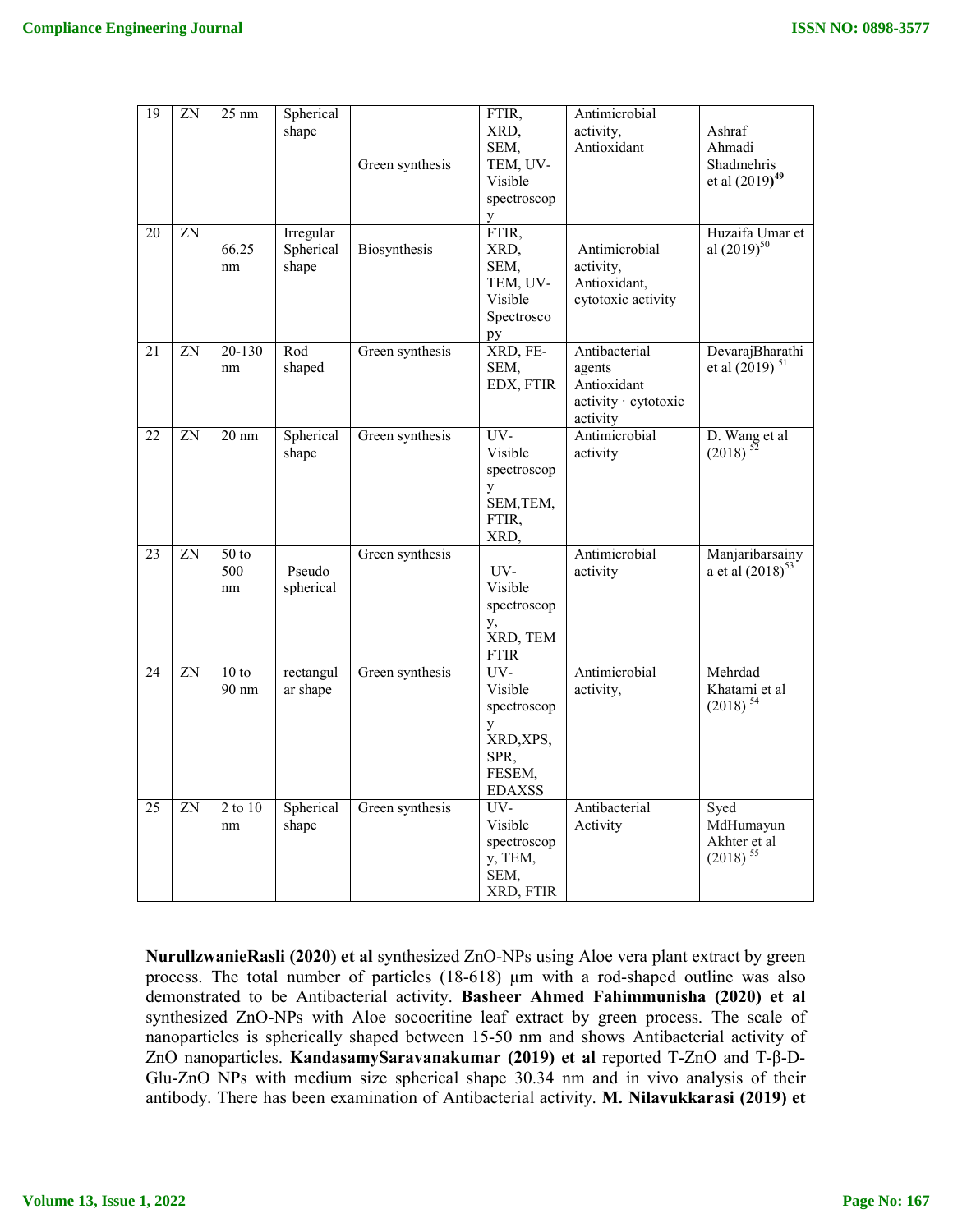**al** synthesized ZnO-NPs with the spherical form ranging from 32-40 nm by the green process. ZnO nanoparticles demonstrates Antimicrobial, Anticancer and Methylene blue photodegradation. **Akl M. Awwad (2020) et al** synthesized the average ZnO-NPs produced were 5-18 nm using aqueous fruit plant extracts by green process. ZnO-NPs are a spherically efficient antibacterial agent and are considered a possible addition to toxic chemicals. **k. Shreema (2020) et al** measured ZnO-NPs at around 40 nm of spherical form. Zinc oxides may also be able to predict the potential for anticancer activity against human osteosarcoma cell line (MG63). The green synthesis of ZnO-NPs is also recorded through the green process using Evolvulusalesinoids leaf extract. **Hilal Ahmed (2020) et al** synthesizing ZnO-NPs by a green method of spherical shapes with dimensions from 52-70 nm and also showing the Antifungal activity. **Abdolhossien Miri (2020) at al** synthesized ZnO-NPs using the Prosopisfarcta fruit extract by green method, hexagonalizingZnO-NPs ranging from 40-50 nm. The Cytotoxic and Antifungal activity was demonstrated. **Dina E.ElGhwa (2020) et al** synthesized ZnO-NPs by green methods. Nanoparticles with rod type ranged in diameter from 11.6-43.97 nm and exhibit antimicrobial activity.**Jessica Maria Teles Souza (2019) at al** synthesized ZnO-NPS by a green process. The size of nanoparticles varies from 35-129 nm and is spherical in shape. Antifungal activity against parapsilosis is demonstrated by the synthesized nanoparticles. **Agarwal Happy (2019) et al**syntheiszedZnO-NPs using Cassia alata plant extract by green process also reported the average size of the synthesized NPs is 60-80 nm and spherical in shape. This study has also demonstrated the excellent antibacterial potential of ZnO-NPs through growth curvature analysis and bactericidal nanoparticles activity. **Cui-Ping Gong (2019) et al** synthesized green model Zno-NPs with an average size of 50 nm and a spherical shape. Effeicient production of biofilm against bacterial pathogens was developed. **GhasemRahimi Shammed (2019) et al** synthesized ZnO-NPs with the extract of Hyssops Officinalis. The synthesized nanoparticles demonstrate Anti-inflammatory agents and Anti-angiogenesis activity with an average spherical shape size with 20-40 nm.**Nuru Amira Ahmad Yusof (2019) et al** synthesized ZnO-NPs with the help of partiallymicrowave heat have been successful. ZnO nanoparticles were distributed uniformly in 50.6- 61.7 nm range, with spherical shapes. Nanoparticles of chitosan/ ZnO have been shown to be inhibited by bacteria.**Robert C. Desouza (2018) et al** synthesized ZnO-NPs from the ZnO process. Rod-like particles range from 80.1-90 nm. Strong antibacterial activity was observed with the SonochemicalZnO-Nps**.S. Sahid (2019) et al** synthesized ZnO-NPs with Eucalyptus globules leaf extract using a green process. The spherical form of the NPs is 12.63 nm. Cytotoxic and Antioxidant substances have also been identified.**Happy Agarwal (2019) et al** synthesized ZnO-NPs using Pinnate leaf extract of the average crystalline size 24 nm with a spherical shape. It has been also shows Antiviral activity. **AshrafahmadiShadmehar (2019) et al** synthesizes ZnO-NPs by biosynthesis process which is evenly distributed over the surface of the grapheme without aggregation. Antibacterial and Antioxidant activity is seen in medium size of 25 nm and spherical types. **Huzaifa Umar (2019)** et al. synthesized ZnO nanoparticles with a spherical size range of 66.25nm in diameter with antimicrobial and antioxidant activity.**DevrajBharathi (2018) et al** synthesized ZnO-NPs with 20-130 nm rod formation. Synthesized nanoparticles with good Antibacterial activity against positive gram and negative gram bacteria are assisted by biophlavonoidrutin.**Dongyan Wang (2019) et al** synthesized ZnO-NPs which was effective through a safe, easy and green path. The TEM picture showed the spherical form with 20 nm diameter. Gram-positive and Gram-negative Anti-microbial effects were studied for ZnO-NPs and the discodification technique was used to examine yeast. **ManjariBarsainya (2018) et al** synthesizes nanoparticles with extract of Pseudomonas aeruginosa. The TEM images of ZnO-NPs display pseudo-sphere morphology with a particle size range of 20-100 nm. The function of the Antimicrobial is also demonstrated.**Mehrdad Khatami (2018) et al** synthesized ZnO NPs with green synthesis,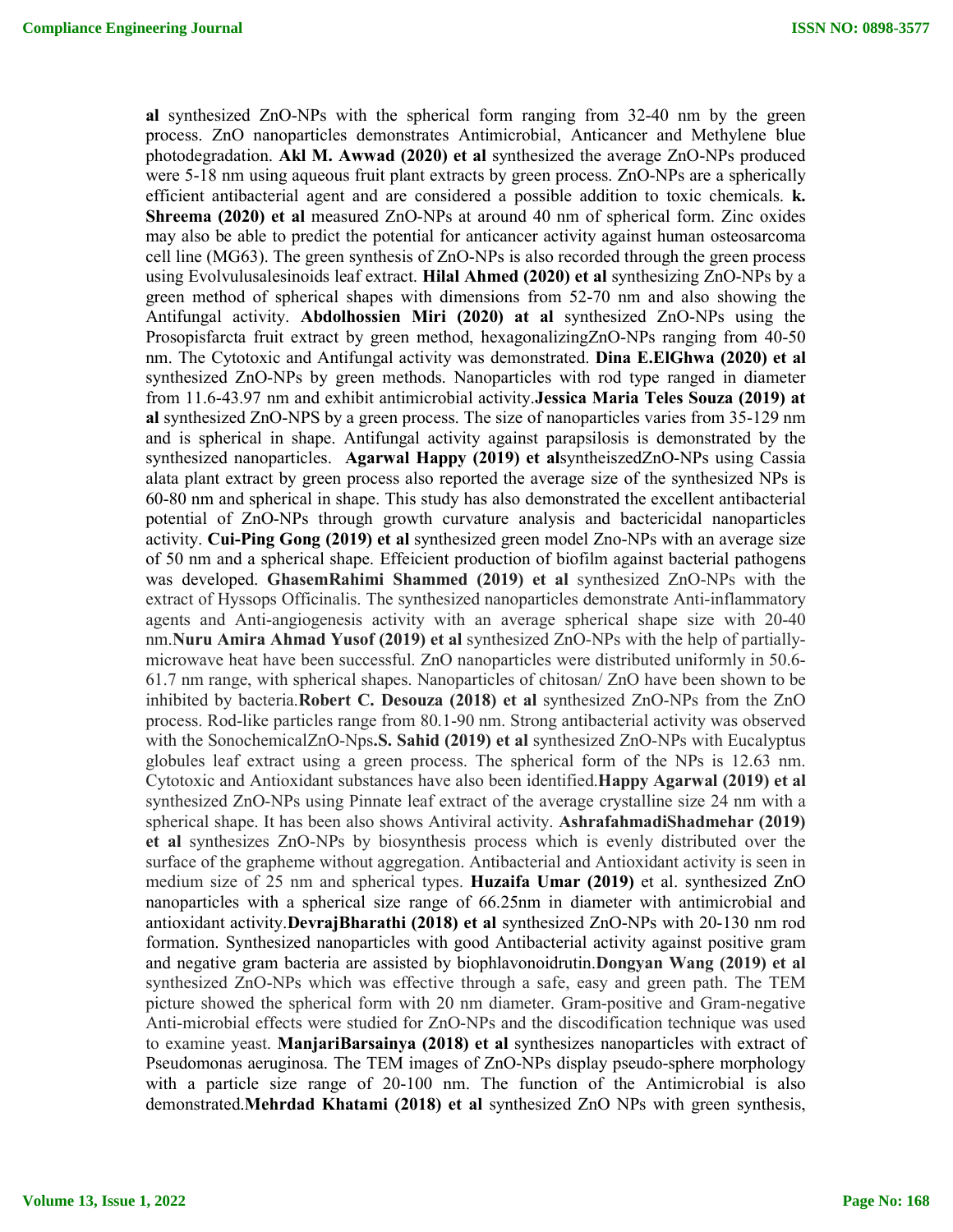the synthesized nanoparticles of rectangular shape ranging from 10-90nm. The antimicrobial applications of zinc oxide nanostructure are demonstrated.**SyedMdHumayun Akhter (2018)** et al. synthesized ZnO NPs by Swertiachirayit leaf extract. TEM micrographs reveal that the particles are nearly spherical. The antibacterial effects of gram-negative ZnO NPs are in the range of 2-10nm.

### **Result**

Due to its several characteristics, ZnO NPs provides incredible opportunities in potential applications of Antimicrobial, photocatalytic, antifungal, antibacterial, applications of Antimicrobial, photocatalytic, antifungal, antibacterial, anticancerEncouraging advancement in researching ZnO NPs has been accomplished and discussed in this paper. An additional significant natural and synthetic methods have been introduced for large- scale applications to attain a wide range of programmable structures for the construction of reconfigurable architectures.

# **REFERENCE**

[1]. Van Dijken, A., Meulenkamp, E. A., Vanmaekelbergh, D., &Meijerink, A. (2000). Identification of the transition responsible for the visible emission in ZnO using quantum size effects. *Journal of Luminescence*, *90*(3-4), 123-128.

[2].Andersson, M., Pedersen, J. S., &Palmqvist, A. E. (2005). Silver nanoparticle formation in microemulsions acting both as template and reducing agent. *Langmuir*, *21*(24), 11387- 11396.

[3]. Rao, M. D., &Gautam, P. (2016). Synthesis and characterization of ZnOnanoflowers using C hlamydomonasreinhardtii: A green approach. *Environmental Progress & Sustainable Energy*, *35*(4), 1020-1026.

[4].Vayssieres, L., Keis, K., Hagfeldt, A., & Lindquist, S. E. (2001). Three-dimensional array of highly oriented crystalline ZnOmicrotubes. *Chemistry of Materials*, *13*(12), 4395-4398.

[5].Könenkamp, R., Dloczik, L., Ernst, K., &Olesch, C. (2002). Nano-structures for solar cells with extremely thin absorbers. *Physica E: Low-Dimensional Systems and Nanostructures*, *14*(1-2), 219-223.

[6]. Sabir, S., Arshad, M., &Chaudhari, S. K. (2014). Zinc oxide nanoparticles for revolutionizing agriculture: synthesis and applications. *The Scientific World Journal*, *2014*.

[7]. Sosa, I. O., Noguez, C., & Barrera, R. G. (2003). Optical properties of metal nanoparticles with arbitrary shapes. *The Journal of Physical Chemistry B*, *107*(26), 6269- 6275.

[8]. Sun, Y., Mayers, B., Herricks, T., & Xia, Y. (2003). Polyol synthesis of uniform silver nanowires: a plausible growth mechanism and the supporting evidence. *Nano letters*, *3*(7), 955-960.

[9].Alivov, Y. I., Kalinina, E. V., Cherenkov, A. E., Look, D. C., Ataev, B. M., Omaev, A. K., ... &Bagnall, D. M. (2003). Fabrication and characterization of n-ZnO/p-AlGaN heterojunction light-emitting diodes on 6H-SiC substrates. *Applied Physics Letters*, *83*(23), 4719-4721.

[10].Calestani, D., Zha, M., Mosca, R., Zappettini, A., Carotta, M. C., Di Natale, V., &Zanotti, L. (2010). Growth of ZnOtetrapods for nanostructure-based gas sensors. *Sensors and Actuators B: Chemical*, *144*(2), 472-478.